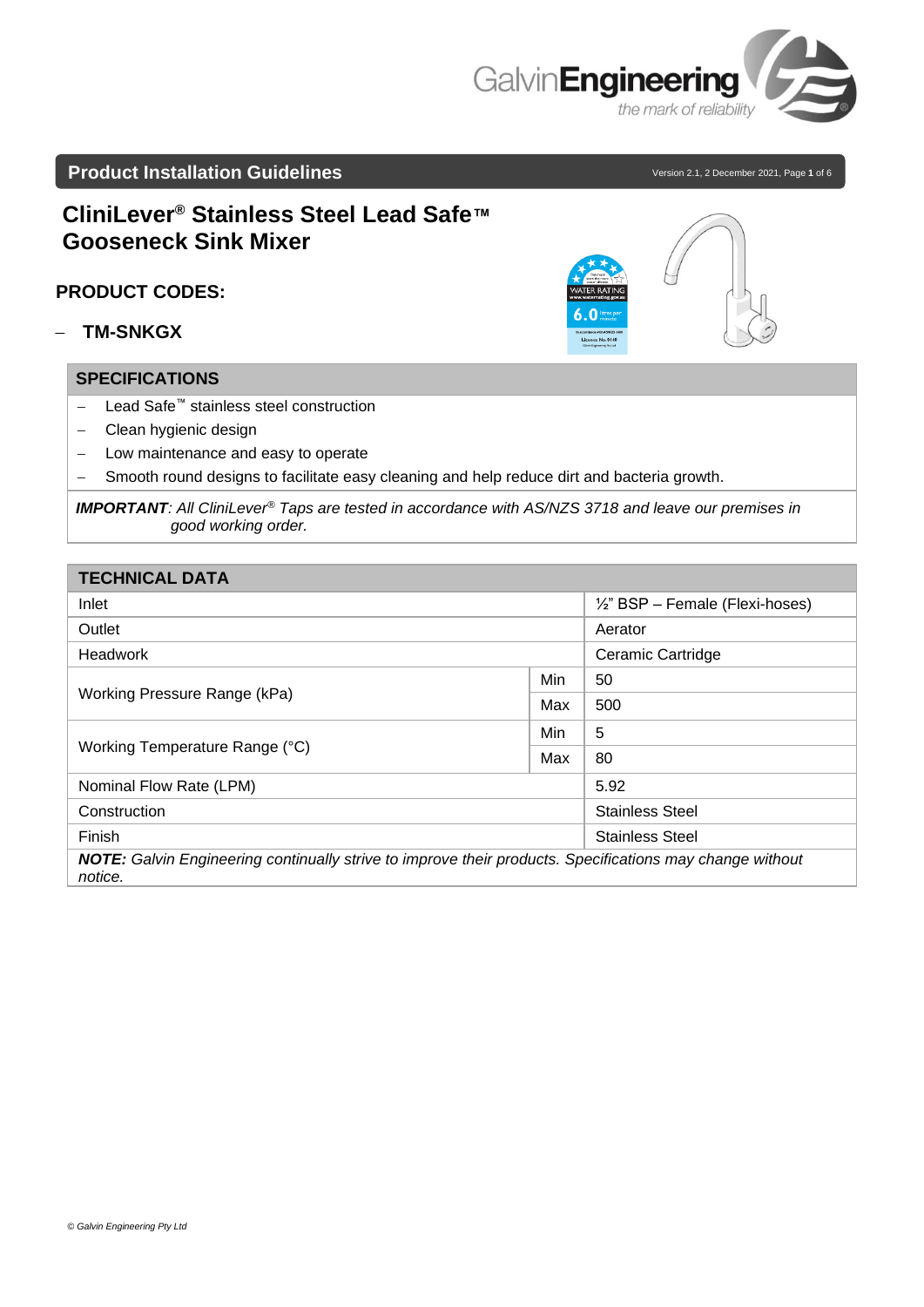# **Product Installation Guidelines** and the set of the set of the version 2.1, 2 December 2021, Page 2 of 6

Ø30 MIN Ø38 MAX

#### **DIMENSIONS**

If the mounting hole does not already exist, mark out and drill the hole in the sink, as shown in the rough-in dimensions.

*Note: Before installation, all lines must be flushed. We recommend that a line strainer be installed prior to the CliniLever® Sink Mixer to eliminate any foreign material.*





 $\overline{\phantom{a}}$ 

#### **INSTALLATION**

*INSTALLATION COMPLIANCE: Galvin Engineering products must be installed in accordance with these installation instructions and in accordance with AS/NZS 3500, the PCA and your local regulatory requirements. Water and/or electrical supply conditions must also comply to the applicable national and/or state standards. Failing to comply with these provisions shall void the product warranty and may affect the performance of the product.*



- Ensure the Bottom ring is present underneath the tap.
- Carefully fit the flexible hoses and threaded rod through the sink hole as shown.
- flexi-hoses as how the indications on the handle are shown. (Left hole for Hot and Right hole for Cold)
- Fully screw threaded rod as shown.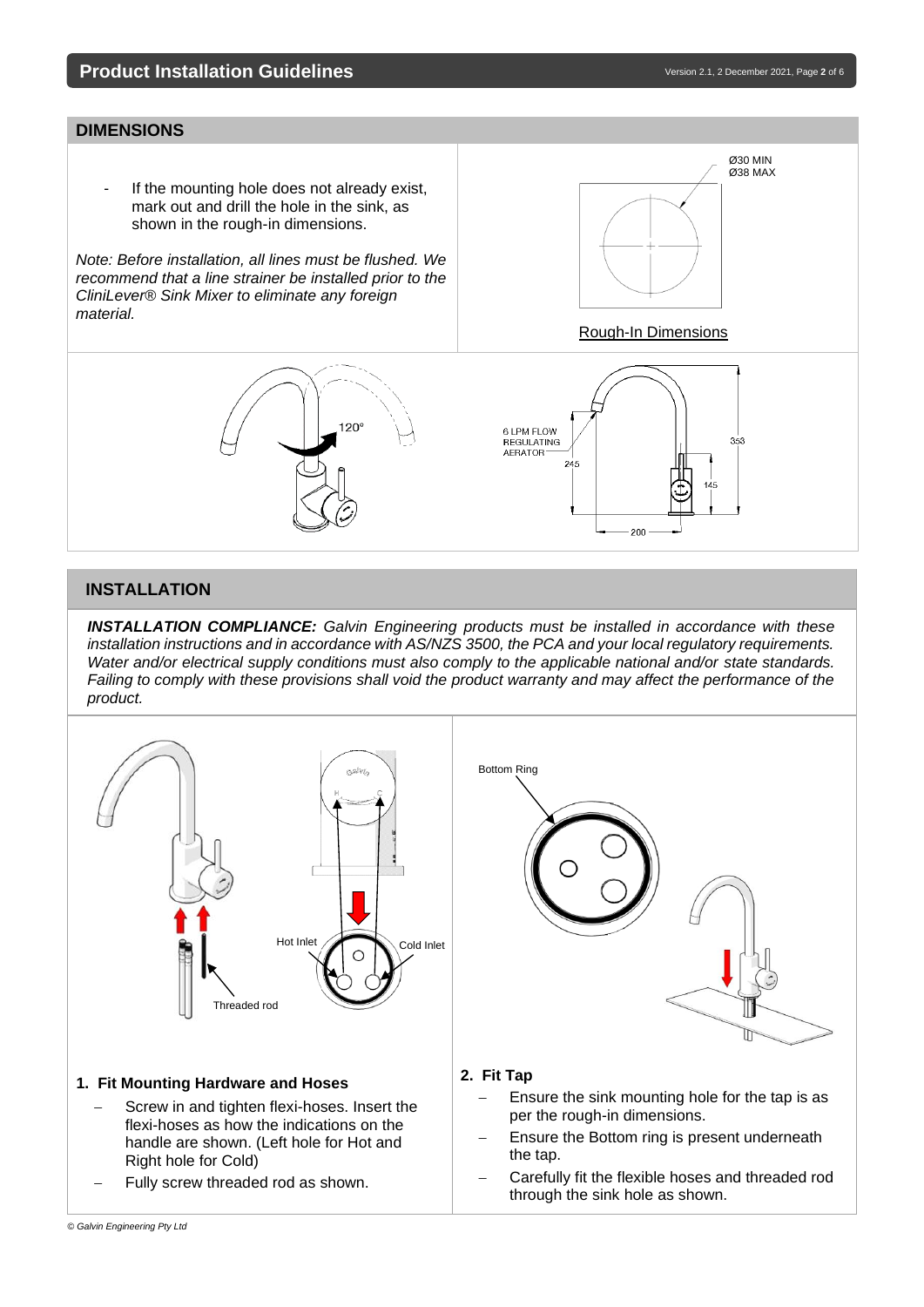# **Product Installation Guidelines** and the set of the set of the version 2.1, 2 December 2021, Page 3 of 6



#### **5. Connect Water and Test**

- − We recommend the use of wall mounted isolating valves (not included).
- − Ensure water supply lines are flushed before connecting.
- − Connect the flexible hoses to the mains water as shown ensuring the hot and cold hoses are correct.
- − Test the tap for leaks and correct operation.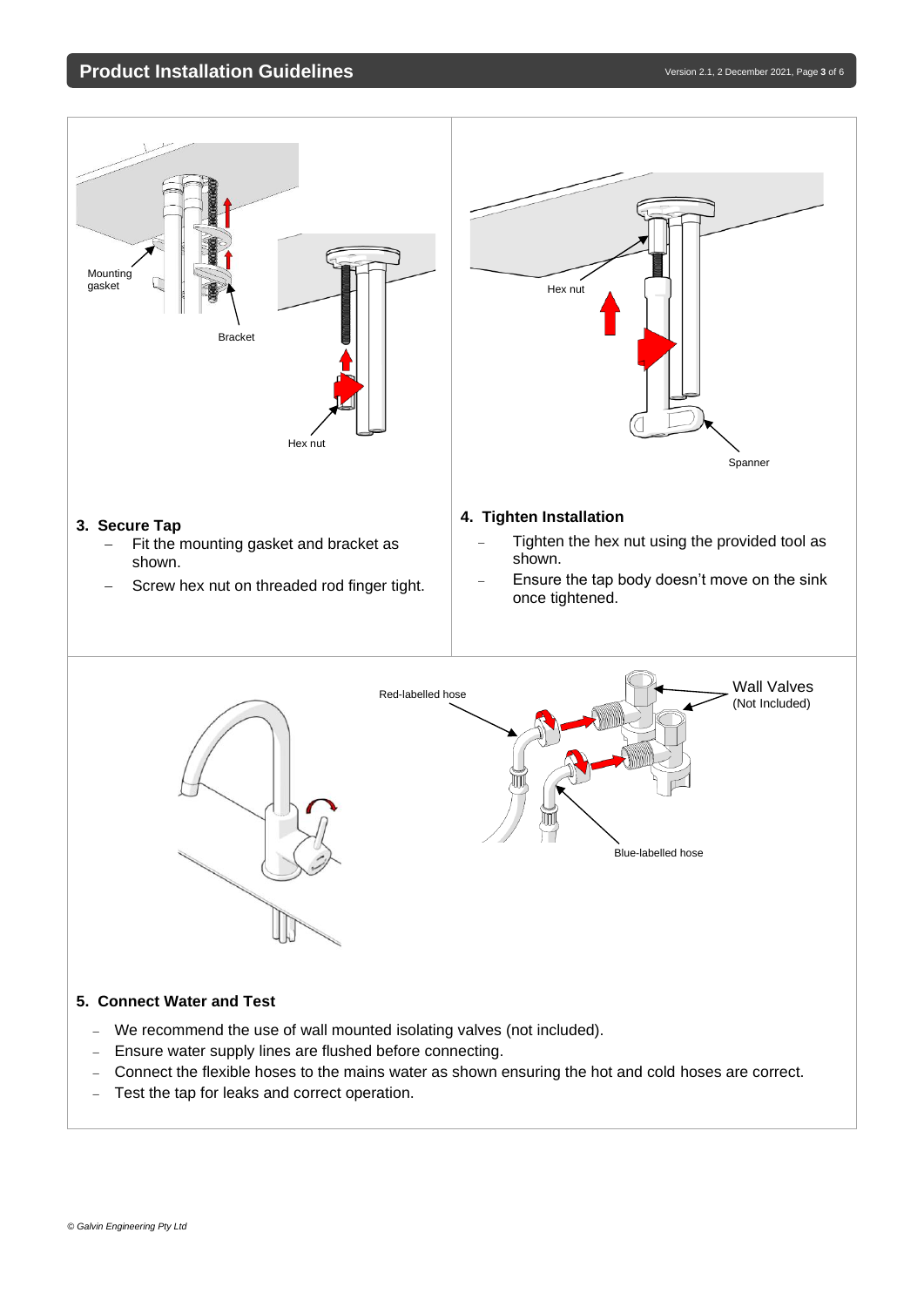# **Product Installation Guidelines**

# **REMOVE & INSPECT FLOW REGULATING AERATOR**

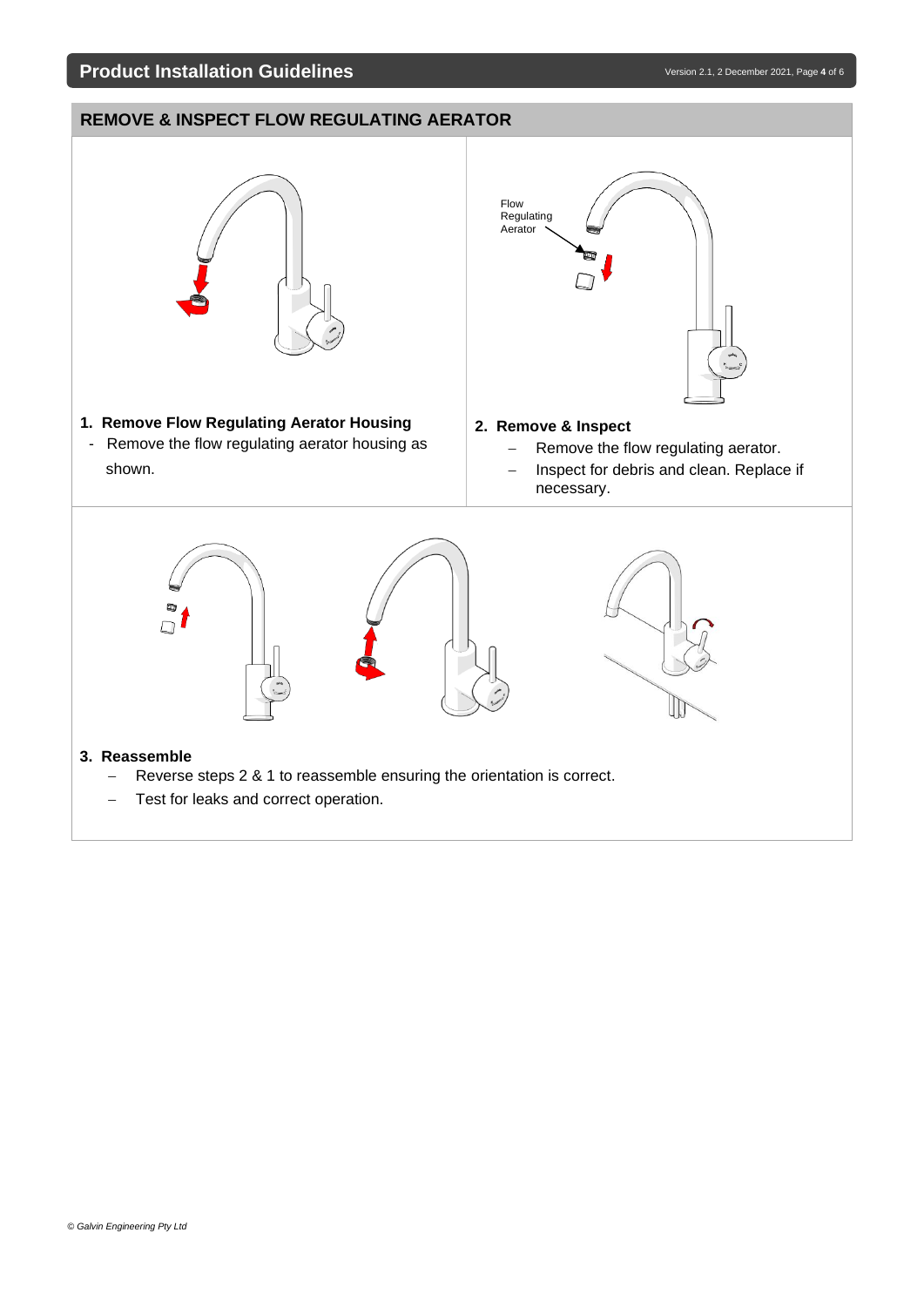# **REMOVE & INSPECT CARTRIDGE**